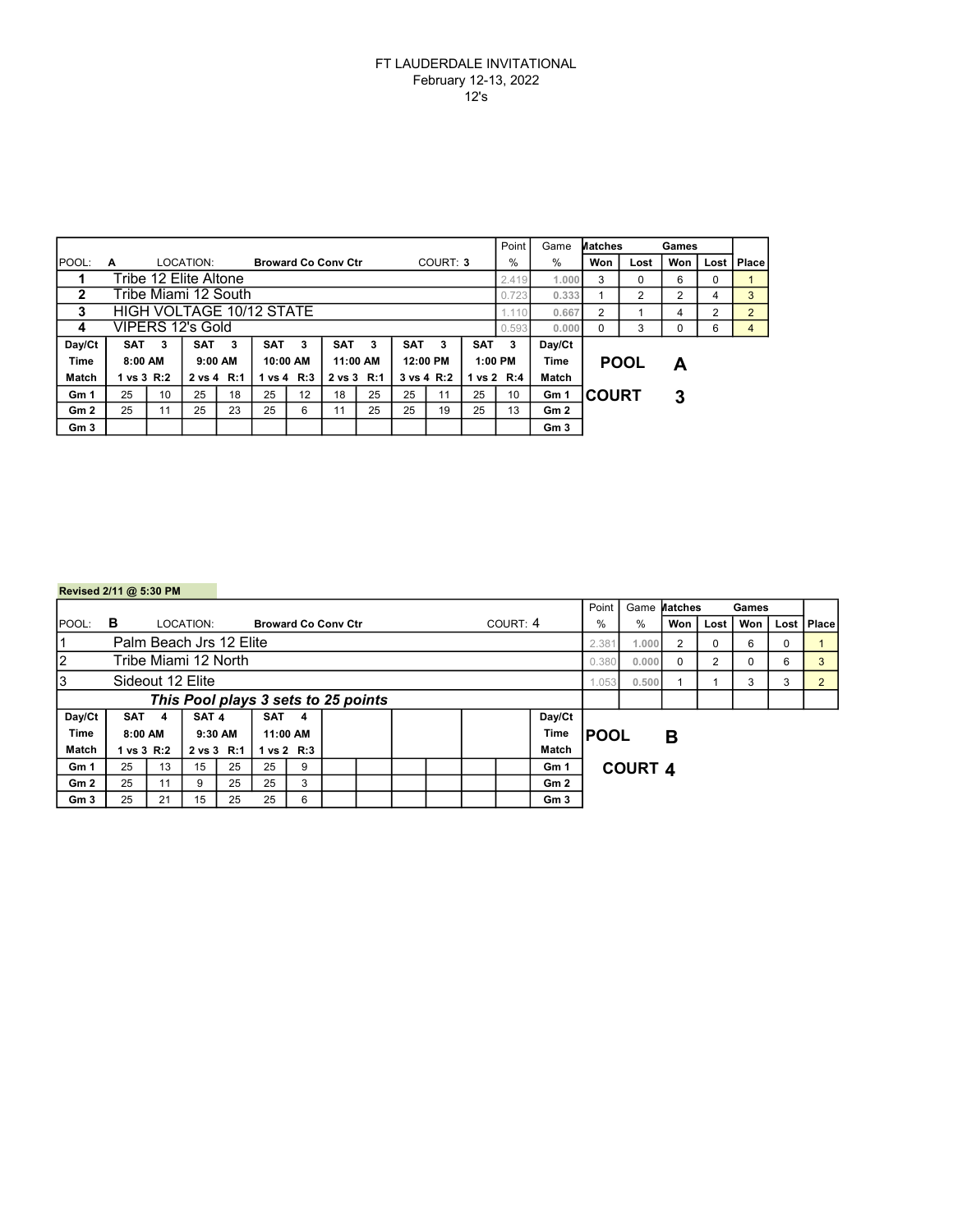|                              |                                 |    |                  |         |                    |            |                            |              |  |  |             | Point | Game            |                | <b>Matches</b>    | Games |                |              |                |  |  |  |
|------------------------------|---------------------------------|----|------------------|---------|--------------------|------------|----------------------------|--------------|--|--|-------------|-------|-----------------|----------------|-------------------|-------|----------------|--------------|----------------|--|--|--|
| <b>IPOOL:</b>                | C                               |    | LOCATION:        |         |                    |            | <b>Broward Co Conv Ctr</b> |              |  |  | COURT: 1    | $\%$  | $\%$            | Won            | Lost              | Won   |                | Lost   Place |                |  |  |  |
| 12 Wildfire Anissa           |                                 |    |                  |         |                    |            |                            |              |  |  |             | 2.083 | 1.000           | 2              | 0                 | 4     | 0              |              |                |  |  |  |
| l2<br>Palm Beach Jrs 12 USA  |                                 |    |                  |         |                    |            |                            |              |  |  |             |       | 0.610           | 0.000          | 0                 | 2     | 0              | 4            | 3              |  |  |  |
| IЗ<br>Miami Elite 12R Kelsey |                                 |    |                  |         |                    |            |                            |              |  |  |             |       | 0.856           | 0.500          |                   |       | $\overline{2}$ | 2            | $\overline{2}$ |  |  |  |
|                              | This Pool has a crossover match |    |                  |         |                    |            |                            |              |  |  |             |       |                 |                |                   |       |                |              |                |  |  |  |
| Day/Ct                       | SAT                             |    | SAT <sub>1</sub> |         | <b>SAT</b>         |            | <b>SAT</b>                 | $\mathbf{1}$ |  |  |             |       | Day/Ct          |                |                   |       |                |              |                |  |  |  |
| <b>Time</b>                  | 2:30 PM                         |    |                  | 3:30 PM | 6:00 PM<br>4:30 PM |            |                            |              |  |  | <b>Time</b> |       |                 |                | <b>IPOOL</b><br>C |       |                |              |                |  |  |  |
| Match                        | 1 vs 3 R:2                      |    | 2 vs 3 R:1       |         |                    | 1 vs 2 R:3 | CP <sub>1</sub>            |              |  |  |             |       | Match           |                |                   |       |                |              |                |  |  |  |
| Gm 1                         | 25                              | 11 | 17               | 25      | 25                 | 10         |                            |              |  |  |             |       | Gm 1            | <b>COURT 1</b> |                   |       |                |              |                |  |  |  |
| Gm <sub>2</sub>              | 25                              | 16 | 23               | 25      | 25                 | 11         |                            |              |  |  |             |       | Gm <sub>2</sub> |                |                   |       |                |              |                |  |  |  |
| Gm <sub>3</sub>              |                                 |    |                  |         |                    |            |                            |              |  |  |             |       | Gm <sub>3</sub> |                |                   |       |                |              |                |  |  |  |

|                          |                                 |                  |                  |            |    |                            |                  |         |                 |                         |  |          |                 | Point | Game         |                         | <b>Matches</b> | Games |   |              |  |  |
|--------------------------|---------------------------------|------------------|------------------|------------|----|----------------------------|------------------|---------|-----------------|-------------------------|--|----------|-----------------|-------|--------------|-------------------------|----------------|-------|---|--------------|--|--|
| IPOOL:                   | D                               |                  | LOCATION:        |            |    | <b>Broward Co Conv Ctr</b> |                  |         |                 |                         |  | COURT: 2 |                 |       | %            | Won                     | Lost           | Won   |   | Lost   Place |  |  |
| Miami Hype 12 Jazmin     |                                 |                  |                  |            |    |                            |                  |         |                 |                         |  | 1.065    | 0.500           |       |              |                         | 2              |       |   |              |  |  |
| Legacy-TAMPA 12 Clay     |                                 |                  |                  |            |    |                            |                  |         |                 |                         |  | 1.852    | 1.000           | 2     | $\Omega$     | 4                       | 0              |       |   |              |  |  |
| Palm Beach Jrs 11-12 USA |                                 |                  |                  |            |    |                            |                  |         |                 |                         |  |          | 0.490           | 0.000 | 0            | 2                       | $\Omega$       | 4     | 3 |              |  |  |
|                          | This pool has a crossover match |                  |                  |            |    |                            |                  |         |                 |                         |  |          |                 |       |              |                         |                |       |   |              |  |  |
| Day/Ct                   |                                 | SAT <sub>2</sub> | SAT <sub>2</sub> |            |    | SAT <sub>2</sub>           | SAT <sub>2</sub> |         | <b>SAT</b>      | $\overline{\mathbf{2}}$ |  |          | Day/Ct          |       |              |                         |                |       |   |              |  |  |
| <b>Time</b>              | 2:30 PM                         |                  |                  | 3:30 PM    |    | 4:30 PM                    |                  | 6:00 PM |                 | 7:00 PM                 |  |          | <b>Time</b>     |       | <b>POOL</b>  | D                       |                |       |   |              |  |  |
| Match                    |                                 | l vs 3 R:2       |                  | 2 vs 3 R:1 |    | 1 vs 2 R:3                 | CP <sub>2</sub>  |         | CP <sub>3</sub> |                         |  |          | Match           |       |              |                         |                |       |   |              |  |  |
| Gm 1                     | 25                              | 10               | 25               | 10         | 23 | 25                         |                  |         |                 |                         |  |          | Gm 1            |       | <b>COURT</b> | $\overline{\mathbf{2}}$ |                |       |   |              |  |  |
| Gm2                      | 25                              | 17               | 25               | 12         | 9  | 25                         |                  |         |                 |                         |  |          | Gm <sub>2</sub> |       |              |                         |                |       |   |              |  |  |
| Gm <sub>3</sub>          |                                 |                  |                  |            |    |                            |                  |         |                 |                         |  |          | Gm <sub>3</sub> |       |              |                         |                |       |   |              |  |  |

1st C vs 1st D 3rd D vs 3rd C 2nd C vs 2nd D

12 Wildfire Anissa **Palm Beach Jrs 11-12 USA** Miami Elite 12R Kelsey

Legacy-TAMPA 12 Clay Palm Beach Jrs 12 USA Miami Hype 12 Jazmin 1st D 3rd C 3rd C 2nd D

<mark>Legacy-TAMPA 12 Cla</mark>y <mark>Palm Beach Jrs 11-1</mark>2 USA <mark>Miami Elite 12R Kelsey</mark><br>Winning Team = WCP1 Winning Team = WCP2 Winning Team = WCP3

22-25 25-5 15-13 27-25 25-19 26-28 25-21 15-13

CP1 CP2 CP2 CP3

Ref: 2nd C Ref: 2nd D Ref: 3rd D

1st C 2nd C vs. vs. vs.

Losing Team = LCP1 Losing Team = LCP2 Losing Team = LCP3



12 Wildfire Anissa **Palm Beach Jrs 12 USA** Miami Hype 12 Jazmin